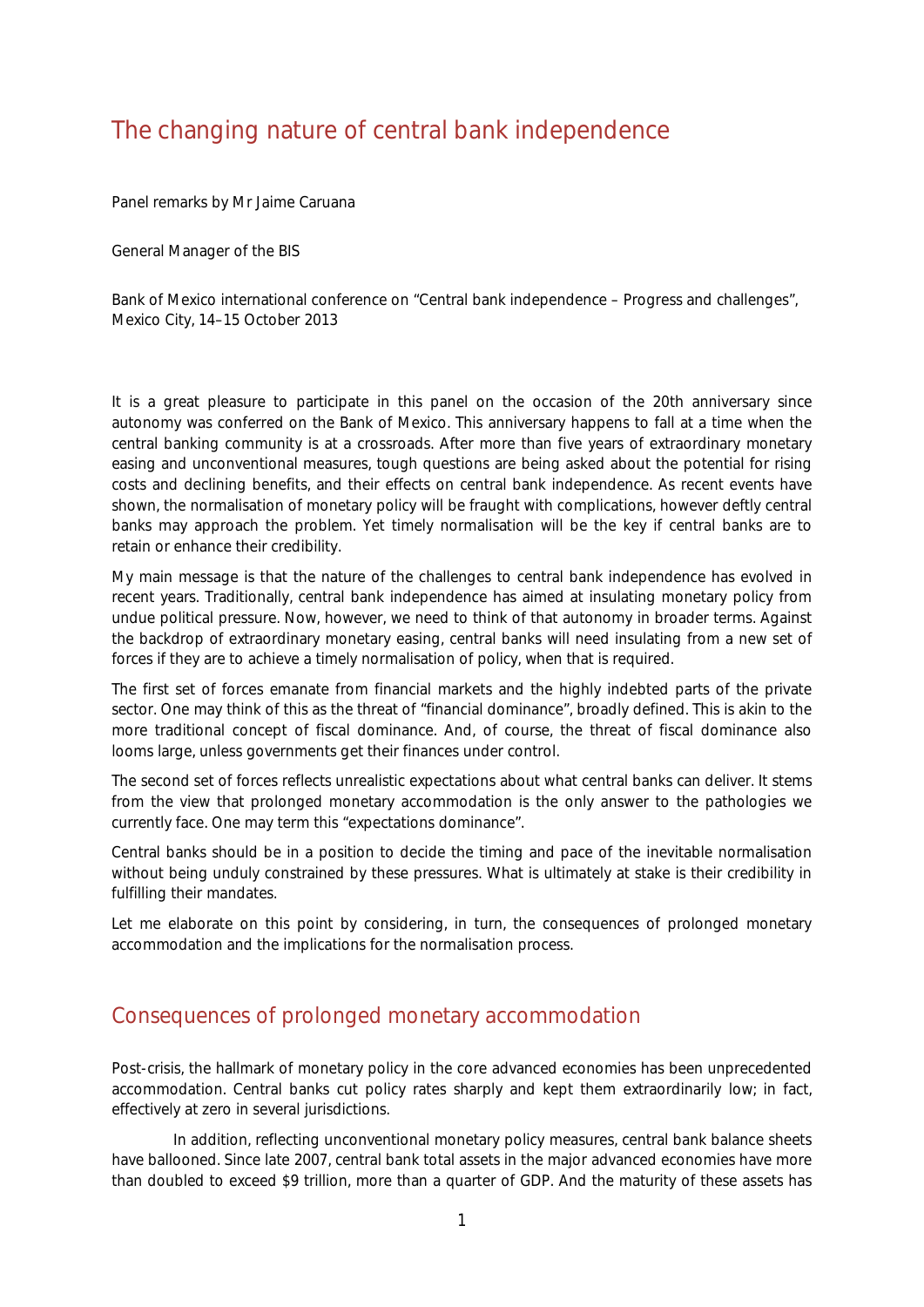lengthened. Prolonged interventions of this magnitude would have been unthinkable even as late as in 2008.

These measures certainly played a pivotal role in containing the crisis and softening the blow of the recession. This success has increased expectations about what monetary policy can do, but, now, five years on, questions arise about the limits to such measures.

First, accommodative monetary policy measures can buy time for the balance sheet repair and structural reforms that are critical to restoring strong, balanced and sustainable growth. But it cannot substitute for them. Worse, excessive monetary accommodation can make it too easy to postpone necessary repairs and reforms.

Here, the picture is mixed. There has been some progress on the repair and reform fronts. Economies that have made more progress on private sector deleveraging and bank recapitalisations appear to be on a more favourable trajectory. But persistently high unemployment in many advanced economies indicates that we still have a long way to go in addressing labour rigidities and sectoral rebalancing. Moreover, the relentless rise in total debt is not reassuring. Since the end of 2007, the total debt of the G20 non-financial sector, both private and public, has risen by almost \$35 trillion dollars.

Second, prolonged monetary policy accommodation has ended up overburdening central banks and posing longer-term risks to their reputation and credibility. There are signs of a widening gap between what central banks are expected to deliver and what they actually can deliver. This gap may ultimately undermine confidence in their ability to fulfil their mandates for price and financial stability, with consequences also for their operational independence. Such unrealistic expectations can lead to pressure on central banks to keep monetary policy too lax for too long. This is why we should worry about the effectiveness of central bank policymaking in the current environment.<sup>[1](#page-1-0)</sup>

And while we do so, we should not lose sight of the risks that prolonged monetary accommodation in the advanced economies raises for economies elsewhere. This policy stance has led to difficult policy choices for both emerging market central banks and others. Both pre- and postcrisis, low policy rates in the core advanced economies have put upward pressure on emerging market economies' exchange rates, downward pressure on their bond yields and have encouraged dollar borrowing and capital flows. Partly in response, their authorities have kept policy rates lower than otherwise and they have intervened heavily in currency markets. This has been one factor behind financial booms that in some cases resemble those seen earlier in the advanced economies.

In mid-year we saw this process in reverse. The mere discussion of a prospective tapering by the Federal Reserve triggered a sell-off in global markets. Equities and domestic bonds in emerging market economies initially registered abrupt and sizeable losses, exchange rates depreciated and, in some cases, policy had to be tightened despite weakening macroeconomic conditions. That said, and importantly, economies with stronger fundamentals fared better – a testimony to the importance of sound policies. Mexico is a case in point.

All this underscores the importance of normalising monetary conditions in a timely fashion and avoiding the problems associated with getting behind the curve. To do so, central banks will have to strike the right balance between the risk of normalising prematurely and the risk of acting too late and too slowly. Much of the debate lately has focused on the former, but we should not underestimate the consequences of the latter.

<span id="page-1-0"></span> <sup>1</sup> On the limits of prolonged monetary accommodation in a post-crisis period, see Raghuram Rajan's *Andrew Crockett Memorial Lecture* entitled "A step in the dark: unconventional monetary policy after the crisis", 23 June 2013.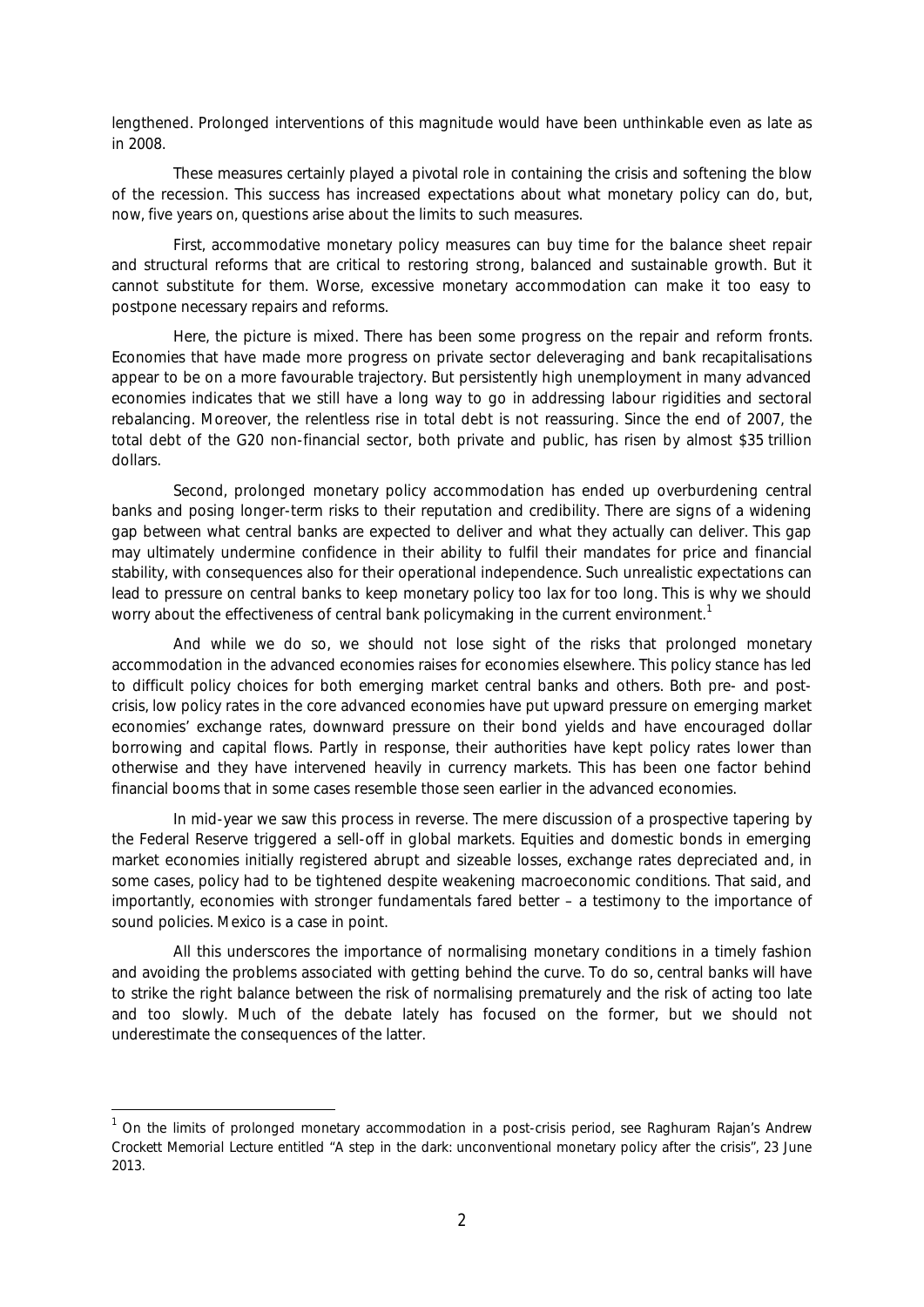### The normalisation process

As the latest market gyrations have confirmed, the normalisation process is likely to be bumpy. And spillovers will propagate globally. The extraordinary support central banks have provided for markets has been too pervasive and prolonged for the adjustment to proceed entirely smoothly. In some cases, central banks are now seen as the marginal buyer of longer-term bonds. And even after bouts of financial turbulence this year, term premia moved only marginally, from deeply negative territory to around zero. In other cases, central banks have morphed, in effect, into pivotal intermediaries in interbank markets. Clearly, financial markets have become overly dependent on central banks, whose much-needed withdrawal will require adjustments in financial intermediation channels.

Moreover, the background of high debt levels – both public and private – will make economies more sensitive to policy rate moves than in the past, not least because much of that debt was issued at record low interest rates. Raising rates will provoke the ire of many constituencies – just as in all past tightening cycles, but louder.

In all this, clear communication and forward guidance can help; but, as we have seen, this is no panacea. Moreover forward guidance creates its own difficulties. For example, term premia will have to normalise, and this will occur regardless of how effective communication is, at a pace largely dictated by markets. All this has implications for the various parties involved.

As they normalise their policy stance, central banks will need to have a thick skin when facing the forces of financial and fiscal dominance. In other words, they will need to prevent their operational independence from being constrained by jittery markets and highly indebted constituents.<sup>[2](#page-2-0)</sup> Decisions will be difficult, uncertainty will be high and it will not be possible to wait for incontrovertible evidence before acting.

Central banks and policy authorities at the receiving end of the spillovers will need to strengthen their defences, adopting prudent macroeconomic and financial policies.

Market participants will need to recognise that normalisation is inevitable and prepare accordingly, even if its timing and evolution are hard to predict. They need to behave prudently and stay aware that markets will not always remain liquid under stressful conditions.

## Unconventional monetary policy tools in post-crisis frameworks

Looking further ahead, where will central banks be exiting to? More specifically, what should be the role of unconventional monetary policy tools in post-crisis operational frameworks?

In my view, there is a case for operational frameworks focused on controlling a short-term interest rate while keeping unconventional monetary policy tools in reserve for extraordinary circumstances. That said, there is also further room for adjustments. Let me highlight four points.

First, active use of central bank balance sheet measures blurs the boundary between monetary and fiscal policies. As regular tools for monetary policy, these measures could therefore burden monetary policy with tasks outside its realm. And this, in turn, could threaten central banks' operational independence in the pursuit of price and financial stability.

<span id="page-2-0"></span> $2$  Reflecting on central banking history, Paul Volcker has emphasised the importance of acting with conviction in the face of predictable political opposition: see P Volcker, "The Fed & Big Banking at the Crossroads", *The New York Review of Books*, 15 August 2013.